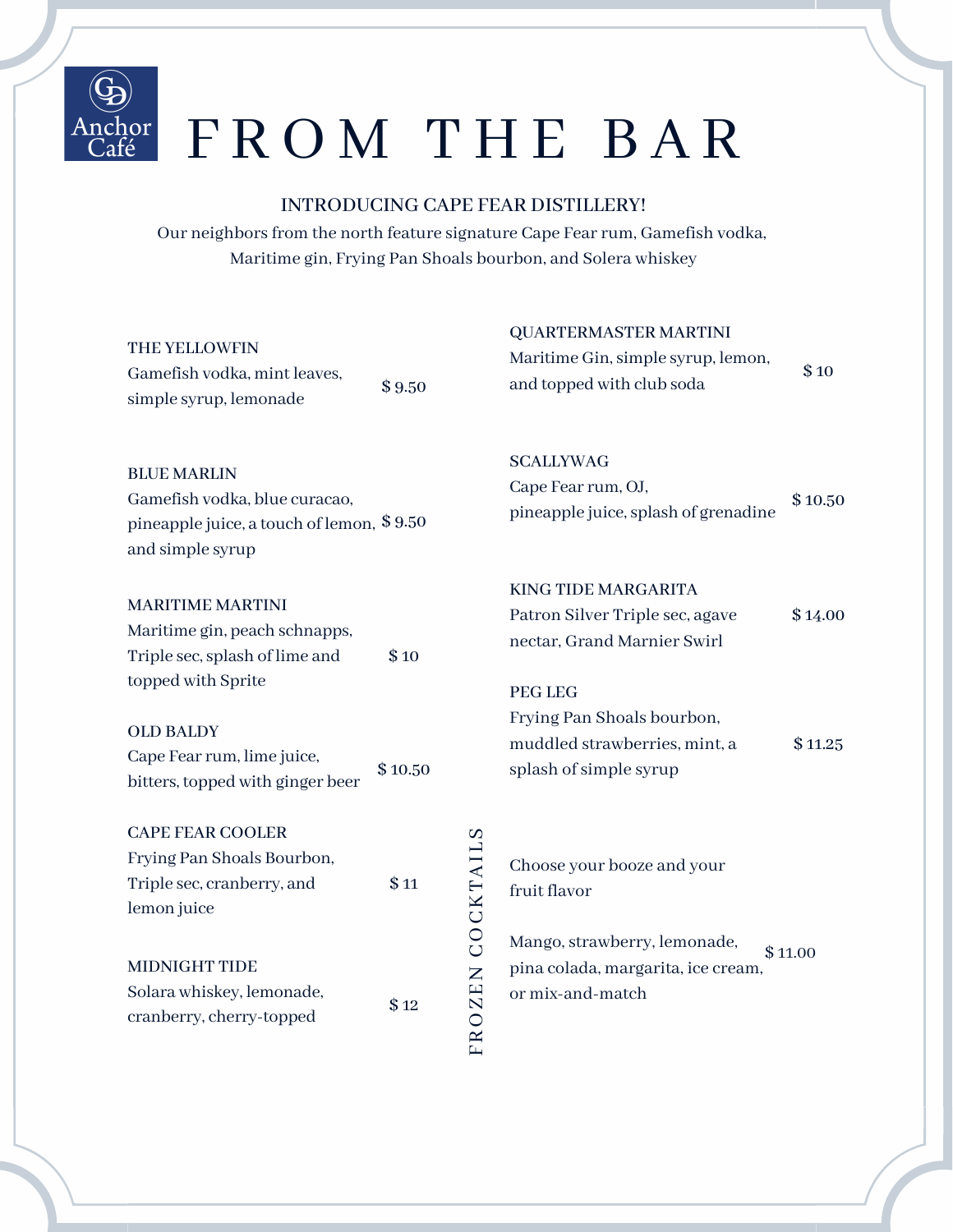# ANCHOR CHILLERS

## Specialty drinks featuring our new line-up from Cape Fear Distillery

| <b>SEA LEGS</b><br>Gamefish vodka, blue curacao,<br>pineapple juice, crushed ice         | \$10.50 | <b>SHARK BAIT</b><br>Cape Fear rum, maraschino cherry \$10.50<br>juice, splash of sprite, crushed ice |         |
|------------------------------------------------------------------------------------------|---------|-------------------------------------------------------------------------------------------------------|---------|
| <b>CAROLINA "SUNSET MOMENT"</b><br>Gamefish vodka, mango puree,<br>a splash of grenadine | \$10.50 | CLASSIC FROZEN MARGARITA<br>1800 Silver Patron, Triple sec,<br>margarita mix                          | \$12.00 |

CANS AND TAPS

# ON TAP TODAY

# 16-OUNCE CANS

**WHITE** 

| Yuengling       | \$5.25 | Budweiser/Bud Light | \$7.00 |
|-----------------|--------|---------------------|--------|
| Corona Premiere | \$6.50 | Coors Light         | \$7.50 |
| Michelob Ultra  | \$6.00 | Miller Lite         | \$6.00 |
| Founders IPA    | \$7.50 | Michelob Ultra      | \$7.50 |
|                 |        | Bud Light Lime      | \$5.50 |

# **WINES**

# ROSE AND BLUSH

#### Zonin Rose \$9.50 Canyon Road White Zinfandel \$ 8.00 Fleur de Prairie Rose  $$10.50$ Canyon Road Chardonnay, Pinot Grigio \$8.00 Matanza Sauvignon Blanc \$ 10.00 Cambria Chardonnay \$ 10 La Crema Pinot Gris  $$9.00$

# RED

| Canyon Road Merlot, Cabernet, Pinot Noir | \$8.00  |
|------------------------------------------|---------|
| Silver Palm Cabernet                     | \$10.00 |
| Carmel Road Merlot                       | \$9.00  |

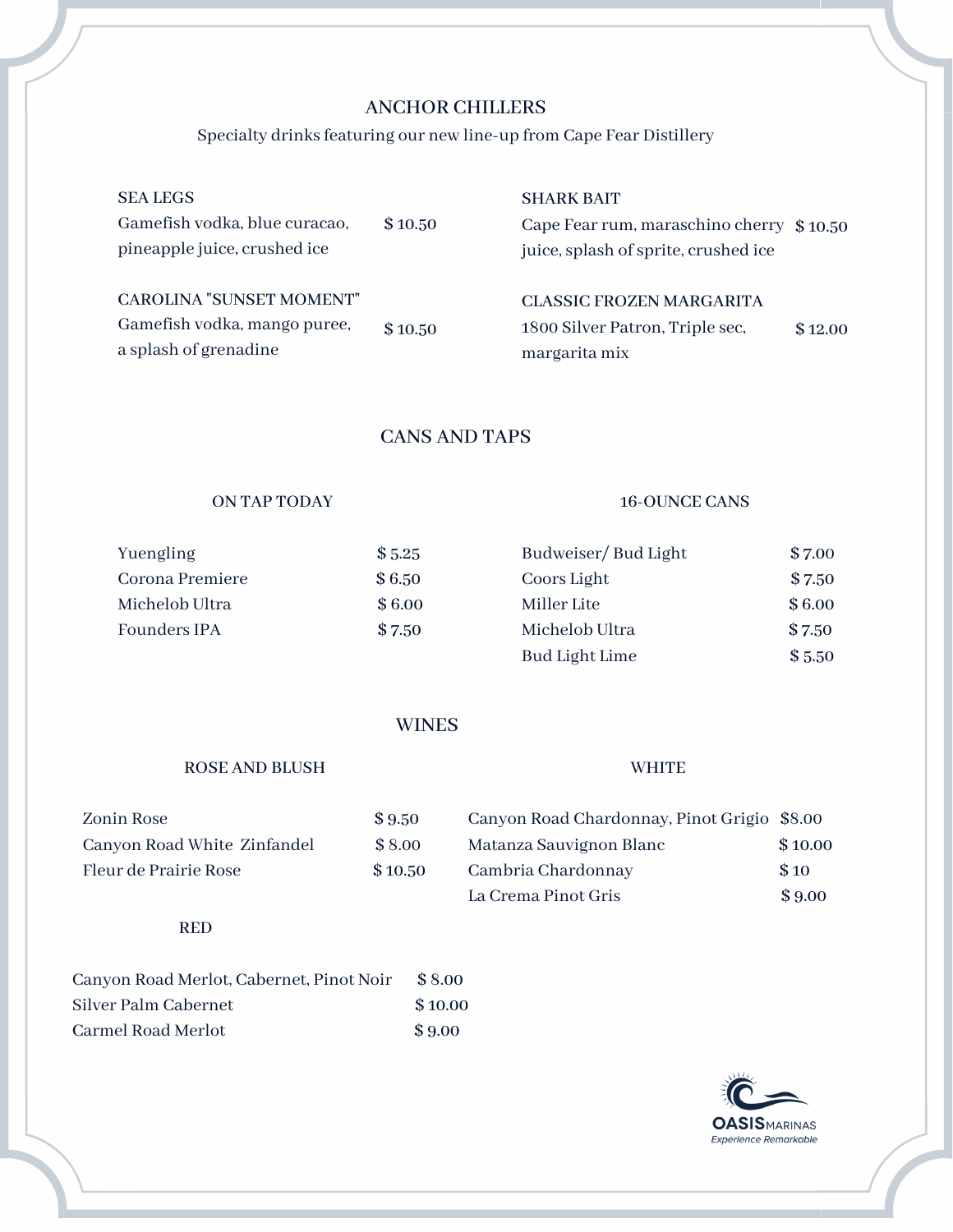

# FROM THE KITCHEN

# A South Carolina Greeting: Come on in! Sit down and relax! Let's get you started!

# **Starters**

| <b>SOUTH CAROLINA</b>        |        | <b>MOZZARELLA AND "MARINA"</b>   |         |
|------------------------------|--------|----------------------------------|---------|
| <b>COMFORT DIP</b>           |        | A timeless tradition -           |         |
| Pimento cheese spread,       | \$7.95 | With marinara sauce              | \$8.95  |
| crackers and celery          |        |                                  |         |
|                              |        | <b>CHICKEN TENDERS</b>           |         |
| <b>FRIED PICKLES</b>         |        | Fried to a golden brown, choice  |         |
| Dill spear, a southern       |        | of Ranch or Blue Cheese, or both | \$10.95 |
| favorite, your choice of     | \$6.95 |                                  |         |
| Ranch, Blue Cheese, or both  |        | <b>MAHI MAHI BITES</b>           |         |
|                              |        | Grilled or blackened with a      |         |
| <b>CAROLINA FRIED OYSTER</b> |        | house remoulade sauce            | \$11.95 |
| <b>BASKET</b>                | \$9.95 | <b>BOOM BOOM SHRIMP</b>          |         |
| With house remoulade sauce   |        | Fried shrimp, tossed in our      | \$7.95  |
|                              |        | Tangy Boom Boom sauce.           |         |

# Wings

Choice of 6 wings(\$ 9.95) or 12 wings(\$ 16.95) Choose your dipping sauce: Hot' n' Spicy, Mild, Garlic Parm, Old Bay, BBQ, Ranch, Blue Cheese

# Baskets

# With a side of Fries or Tater Tots

| Grilled or Fried Chicken<br>with Coleslaw                          | \$16.95 | Fried Shrimp with Coleslaw,<br>Cocktail, or Tartar sauce      | \$17.95 |
|--------------------------------------------------------------------|---------|---------------------------------------------------------------|---------|
| Fried Oysters with Coleslaw, $$17.95$<br>Cocktail, or Tartar sauce |         | Grilled or Blackened Mahi Mahi<br>with Coleslaw and Remoulade | \$18.95 |

Combo! Choice of two items  $(\$19.95)$  or three items  $(\$21.95)$